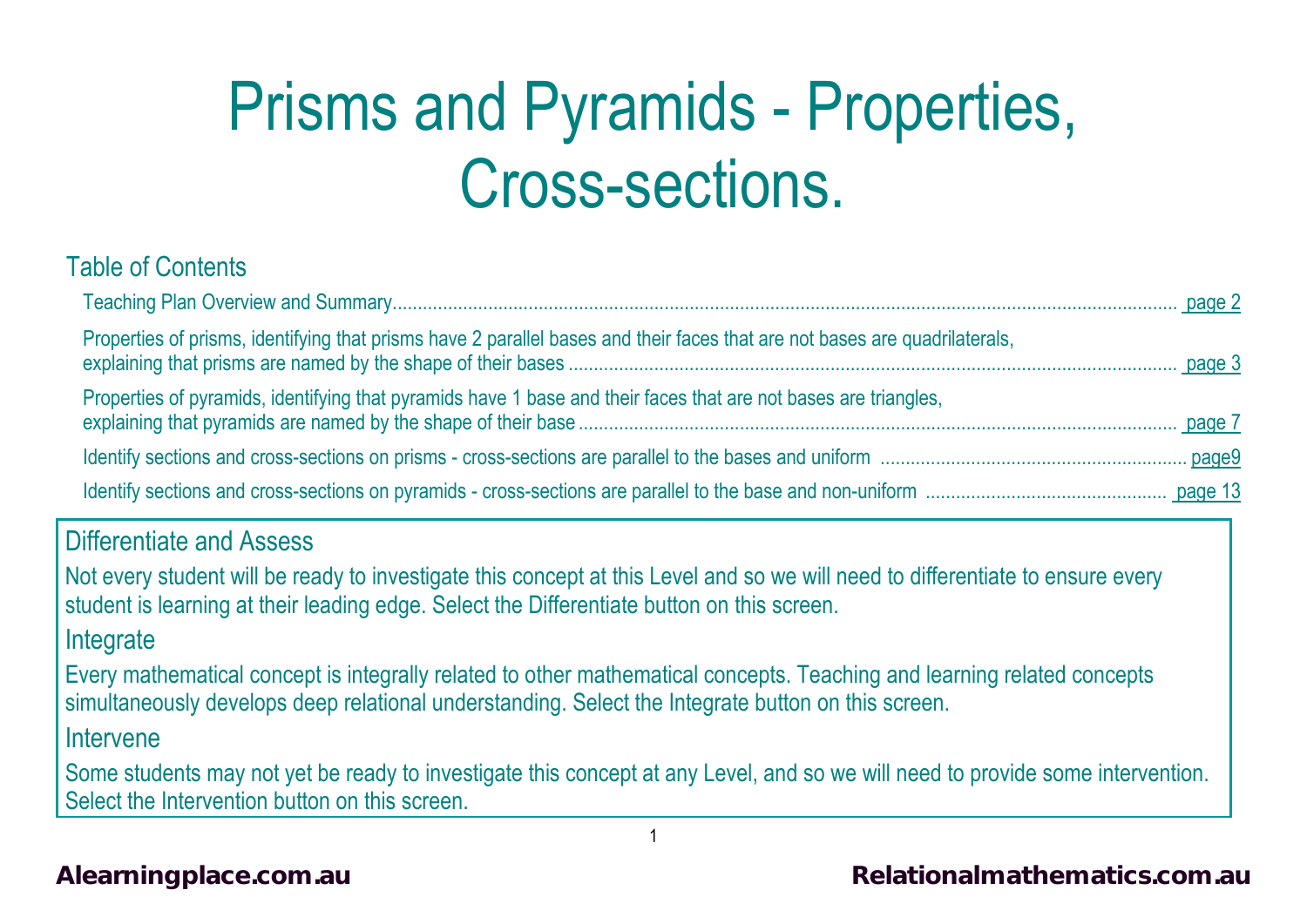# **PRISMS AND PYRAMIDS - PROPERTIES, CROSS-SECTIONS.**

# <span id="page-1-0"></span>**EXPLICIT TEACHING PLAN OVERVIEW PAGE**

AND DESRIBING THE SEQUENCE WHICH WILL OCCUR OVER MULTIPLE LESSONS.

**RESOURCES: PRISMS, PYRAMIDS, MODELLING CLAY (PLASTICINE IS GREAT!), PLASTIC KNIFE OR FISHING LINE, PENCIL, PAPER**

| <b>WHAT COULD WE DO?</b>                                                                           | WHAT LANGUAGE COULD WE USE TO EXPLAIN AND ASK QUESTIONS?                                                                                |
|----------------------------------------------------------------------------------------------------|-----------------------------------------------------------------------------------------------------------------------------------------|
| Children:<br>identify properties of prisms and pyramids, for example,                              | Children<br>• ask one another questions about properties and cross-section of                                                           |
| pyramids have 1 base,<br>and the faces that are not the base<br>are triangles                      | prisms and pyramids, for example:<br>What is a prism?<br>What is a pyramid?                                                             |
| prisms have 2 bases,<br>and the faces that are not the bases<br>are quadrilaterals                 | How many bases does a pyramid have?<br>How many bases does a prism have?<br>What shape are the faces that are not the base on pyramids? |
| prisms and pyramids are named by the shape of their base                                           | What shape are the faces that are not the bases on prisms?<br>How are prisms and pyramids named?                                        |
| cut sections from prisms, for example,<br>cut cross-sections from prisms, for example,             | What is a section?<br>What is a cross-section?                                                                                          |
| cut sections from pyramids, for example,                                                           | How could we cut a section from a prism?<br>How could we cut a cross-section from a prism?                                              |
| cut cross-sections from pyramids, for example, $\leq$                                              | How could we cut a section from a pyramid?                                                                                              |
| describe cross-sections as being parallel to the base and having the same shape as<br>the base.    | How could we cut a cross-section from a pyramid?                                                                                        |
| describe cross-sections on prisms as uniform – same shape and size as the base.                    | Are cross-sections on prisms uniform?                                                                                                   |
| describe cross-sections on pyramids as non-uniform - same shape but different size as<br>the base. | What does a uniform cross-section mean?<br>Are cross-sections on pyramids non-uniform?                                                  |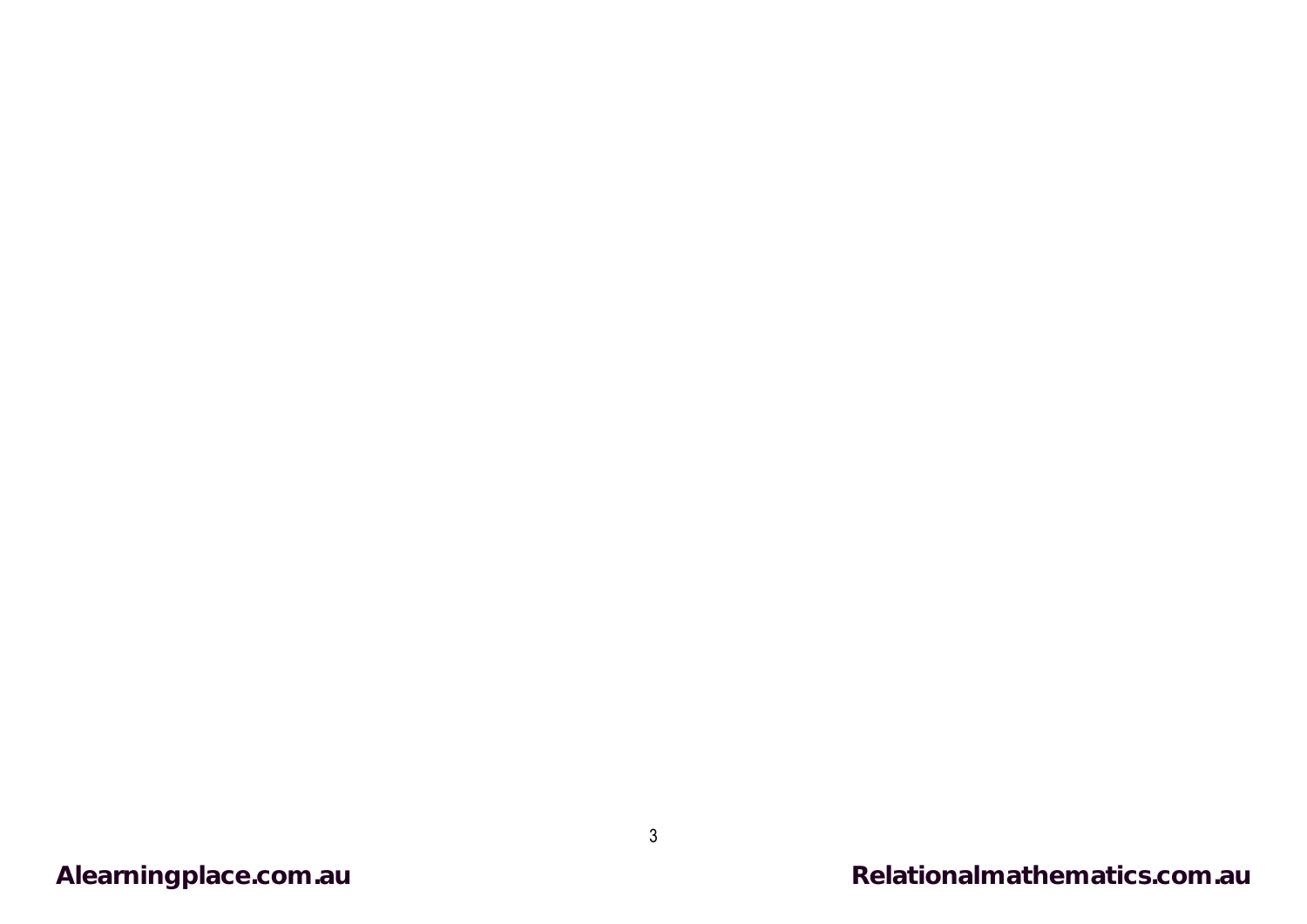# **PRISMS AND PYRAMIDS - PROPERTIES, CROSS-SECTIONS.**

# **EXPLICIT TEACHING PLAN**<br>ELATIONAL UNDERSTANDING. METALANGUAGE. AND QUESTIONS THAT MAY BE USED OVER MULTIPLE LESSONS

**FULL EXPLICIT TEACHING PLAN, EMBEDDING DEEP RELATIONAL UNDERSTANDING.** 

<span id="page-3-0"></span>

| WHAT LANGUAGE COULD WE USE TO EXPLAIN AND ASK QUESTIONS?                                                                                  |
|-------------------------------------------------------------------------------------------------------------------------------------------|
| Today brings an investigation about cross-sections in three-dimensional objects.<br>►                                                     |
| What do you know about cross-sections in three-dimensional objects?                                                                       |
| Talk about cross-sections in three-dimensional objects with a friend.                                                                     |
| Is anyone ready to share what they are thinking about cross-sections in three-<br>dimensional objects?                                    |
| We've investigated three-dimensional objects.                                                                                             |
| And we found that three-dimensional objects have 3 dimensions.                                                                            |
| We found that the 3 dimensions are up and down, left to right, and front to back.                                                         |
| And we found that three-dimensional objects can have flat or curved surfaces.                                                             |
| $\triangleright$ We found that a flat surface might be a face, but a curved surface is just a<br>curved surface.                          |
| We found that if a flat surface has curved lines, the curved lines are just curved<br>lines, and the flat surface is just a flat surface. |
| We found that if a flat surface has straight lines, the straight lines are called<br>edges and the flat surface is a face.                |
| We found that three-dimensional objects with faces are prisms or pyramids.                                                                |
|                                                                                                                                           |
|                                                                                                                                           |
|                                                                                                                                           |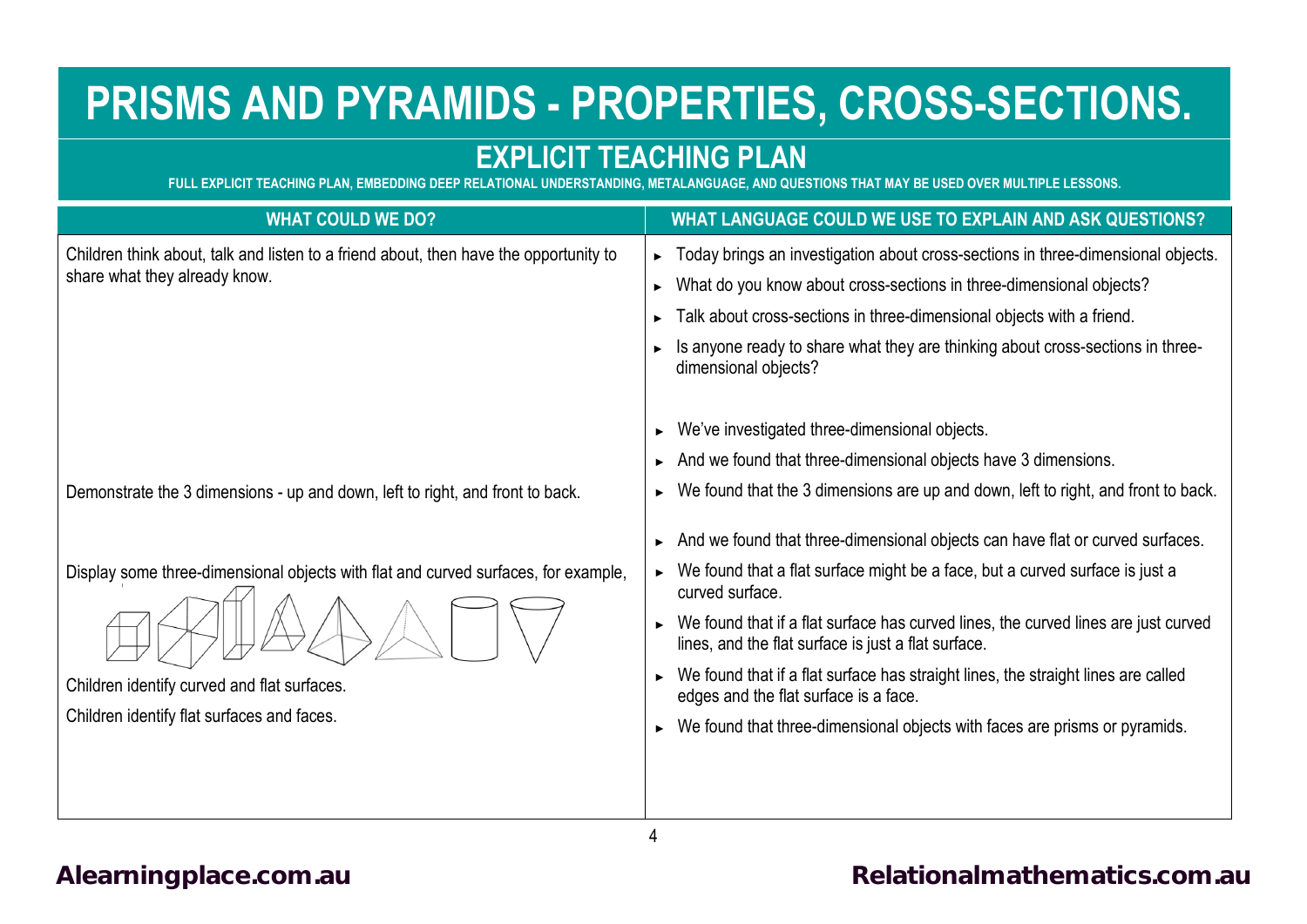

rectangular prisms,

triangular prisms, square pyramids and triangular pyramids

Children identify the prisms and pyramids, for example,

Distribute some modelling clay (plasticine is great because it keeps its shape and doesn't go hard. If you have children put some baking paper on their table, it won't get waxy.)

Children construct a prism, for example, a rectangular prism,



- ► Today we're going to investigate the properties of prisms and pyramids.
- Which of these three-dimensional objects are prisms?
- ► Which of these three-dimensional objects are pyramids?
- ► How many bases on a prism?
- ► Are there 2 bases on a prism?
- How many bases on a pyramid?
- $\blacktriangleright$  Is there 1 base on a pyramid?

## ► **Let's investigate properties of prisms first.**

- ► Could we construct some prisms out of modelling clay?
- ► Let's construct a rectangular prism.
- ► How many faces does a rectangular prism have?
- ► Does a rectangular prism have 6 faces?
- ► How many bases does a rectangular prism have?
- ► Does a rectangular prism have 2 bases?
- What shape are the bases?
- ► Are the bases, rectangles?
- ► Is that why it is called a rectangular prism?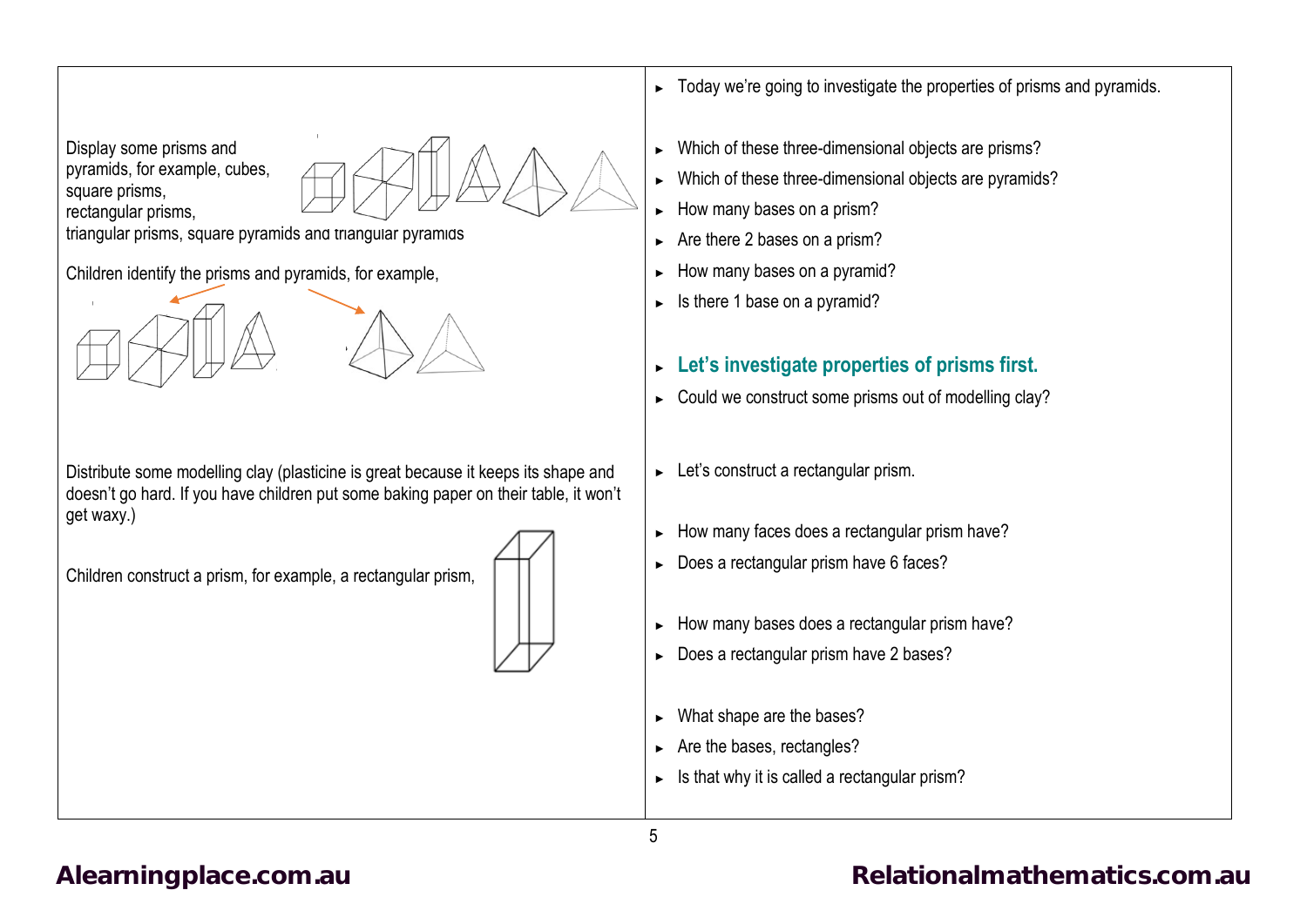|                                                                | $\blacktriangleright$ Let's look at the bases.        |
|----------------------------------------------------------------|-------------------------------------------------------|
|                                                                | $\triangleright$ Are the bases parallel?              |
| Children construct another prism, for example, a square prism, | $\blacktriangleright$ Let's construct a square prism. |
|                                                                | How many faces does a square prism have?<br>×.        |
|                                                                | $\triangleright$ Does a square prism have 6 faces?    |
|                                                                |                                                       |
|                                                                | How many bases does a square prism have?<br>▶.        |
|                                                                | Does a square prism have 2 bases?                     |
|                                                                |                                                       |
|                                                                | $\triangleright$ What shape are the bases?            |
|                                                                | $\triangleright$ Are the bases, square?               |
|                                                                | Is that why it is called a square prism?              |
|                                                                |                                                       |
|                                                                | $\blacktriangleright$ Let's look at the bases.        |
|                                                                | $\triangleright$ Are the bases parallel?              |
|                                                                |                                                       |
|                                                                |                                                       |
| Children constructanother prism, for example, a cube,          | $\blacktriangleright$ Let's construct a cube.         |
|                                                                | How many faces does a cube have?                      |
|                                                                | $\triangleright$ Does a cube have 6 faces?            |
|                                                                |                                                       |
|                                                                | 6                                                     |

# [Alearningplace.com.au](https://alearningplace.com.au/) **Alearningplace.com.au [Relationalmathematics.com.au](http://relationalmathematics.com.au/)**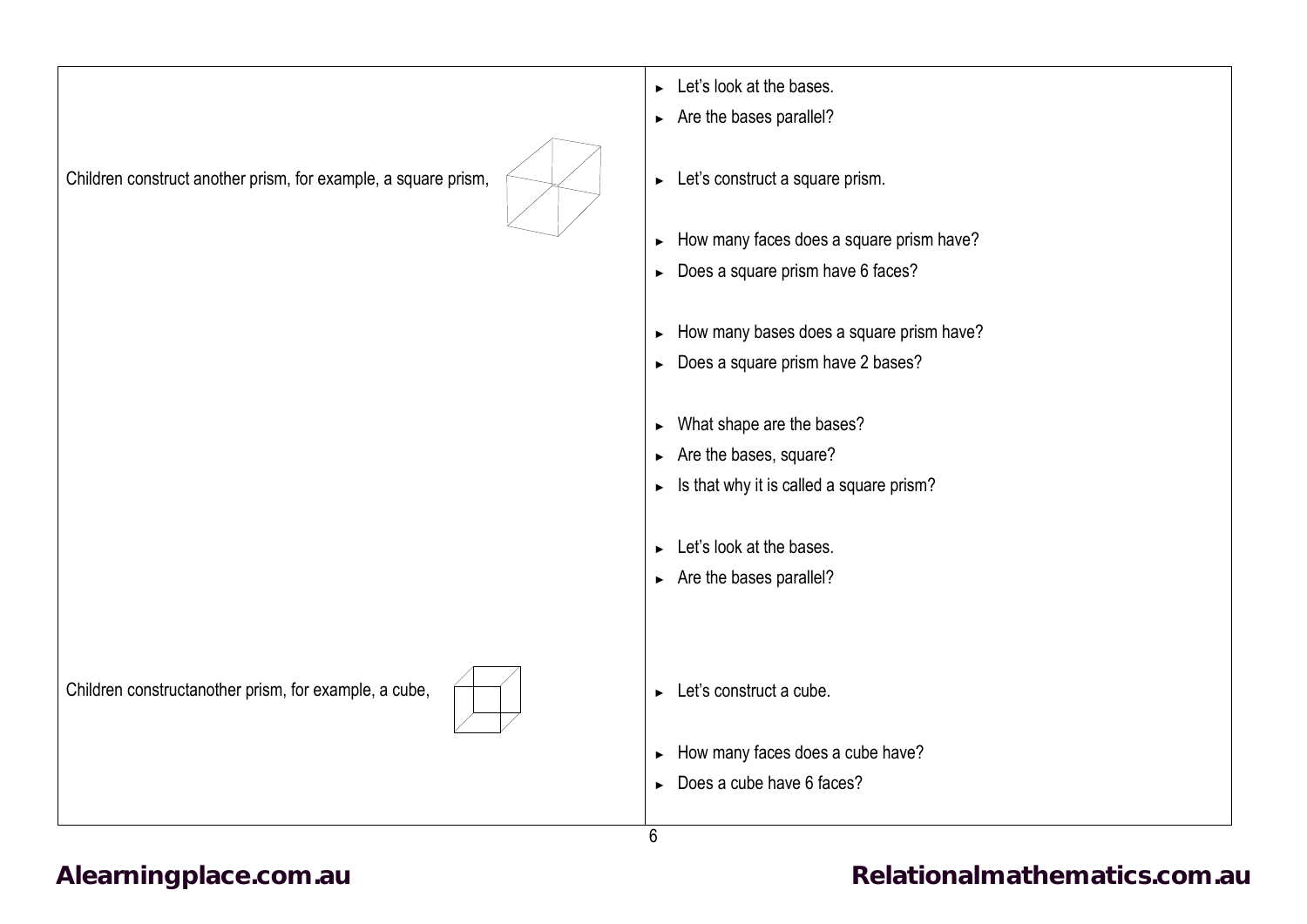|                                                                    | > How many bases does a cube have?                                    |
|--------------------------------------------------------------------|-----------------------------------------------------------------------|
|                                                                    | Does a cube have 2 bases?<br>$\blacktriangleright$                    |
|                                                                    |                                                                       |
|                                                                    |                                                                       |
|                                                                    | What shape are the bases?<br>$\blacktriangleright$                    |
|                                                                    | $\triangleright$ Are the bases, square?                               |
|                                                                    | $\triangleright$ Are all of the faces square?                         |
|                                                                    |                                                                       |
|                                                                    |                                                                       |
|                                                                    | Is a cube a regular prism?<br>$\blacktriangleright$                   |
|                                                                    |                                                                       |
|                                                                    | Let's look at the bases.<br>$\blacktriangleright$                     |
|                                                                    | $\triangleright$ Are the bases parallel?                              |
|                                                                    |                                                                       |
|                                                                    |                                                                       |
|                                                                    |                                                                       |
| Children construct another prism, for example, a triangular prism, | $\blacktriangleright$ Let's construct a triangular prism.             |
|                                                                    |                                                                       |
|                                                                    | How many faces does a triangular prism have?<br>$\blacktriangleright$ |
|                                                                    |                                                                       |
|                                                                    | Does a triangular prism have 5 faces?<br>$\blacktriangleright$        |
|                                                                    |                                                                       |
|                                                                    | How many bases does a triangular prism have?<br>$\blacktriangleright$ |
|                                                                    | Does a triangular prism have 2 bases?<br>$\blacktriangleright$        |
|                                                                    |                                                                       |
|                                                                    |                                                                       |
|                                                                    | What shape are the bases?<br>$\blacktriangleright$                    |
|                                                                    | $\triangleright$ Are the bases, triangular?                           |
|                                                                    | Is that why it is called a triangular prism?<br>$\blacktriangleright$ |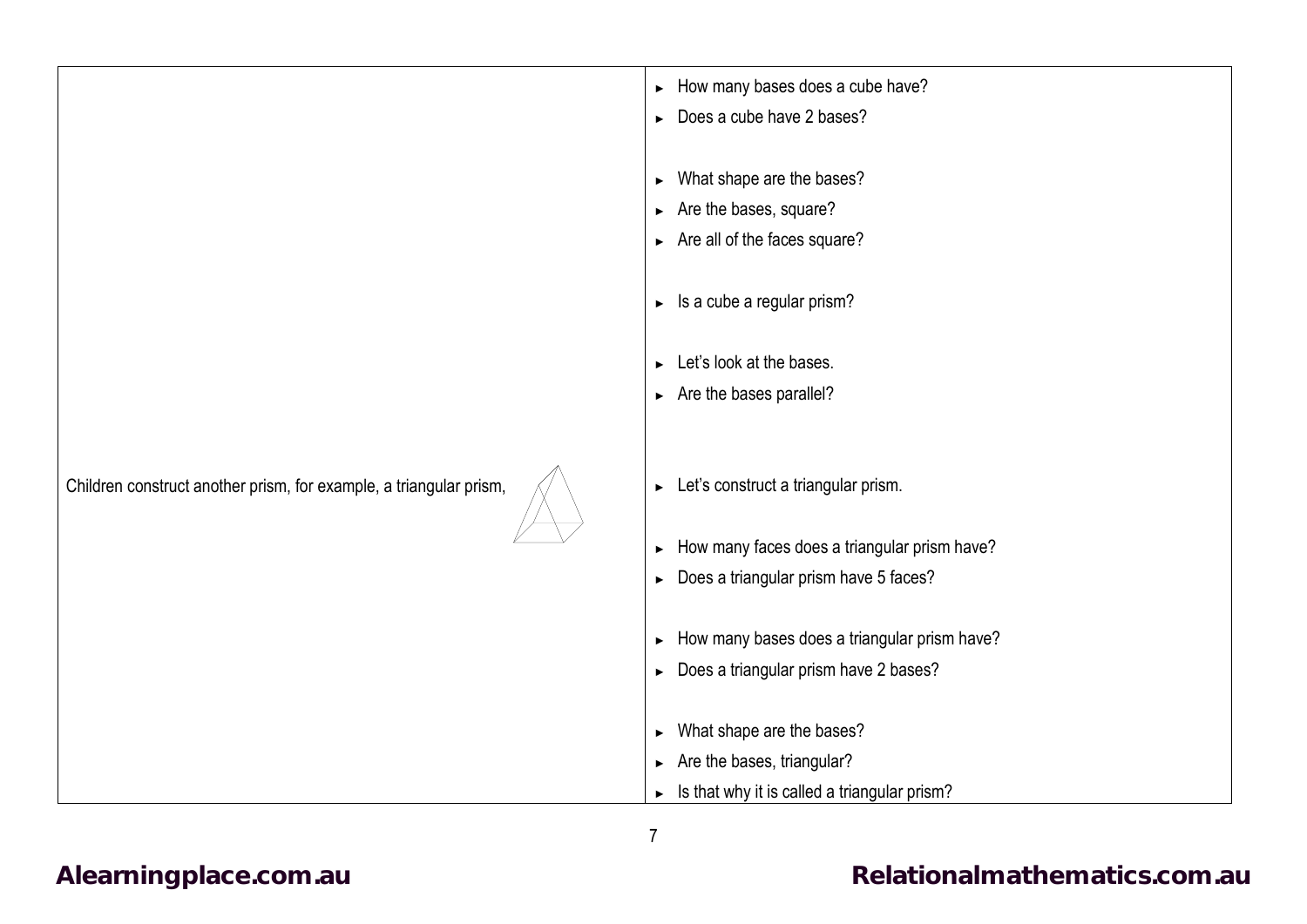## Place all four prisms in a group, for example,



Children identify the prisms and pyramids, for example,

Children construct a pyramid, for example, a square pyramid,



- ► Let's look at the bases.
- ► Are the bases parallel?
- ► How could we describe the properties of all prisms?
- ► Do all prisms have 2 bases?
- ► Are the faces that aren't bases, quadrilaterals?
- ► Are prisms named by the shape of their bases?
- ► Are the bases parallel?
- ► Have we identified the properties of prisms?
- ► **Let's investigate properties of pyramids now.**
- ► Could we construct some pyramids out of modelling clay?
- ► Let's construct a square pyramid.
- ► How many faces does a square pyramid have?
- ► Does a square pyramid have 5 faces?
- ► How many bases does a square pyramid have?
- ► Does a square pyramid have 1 base?

## [Alearningplace.com.au](https://alearningplace.com.au/) *Alearningplace.com.au* **[Relationalmathematics.com.au](http://relationalmathematics.com.au/)**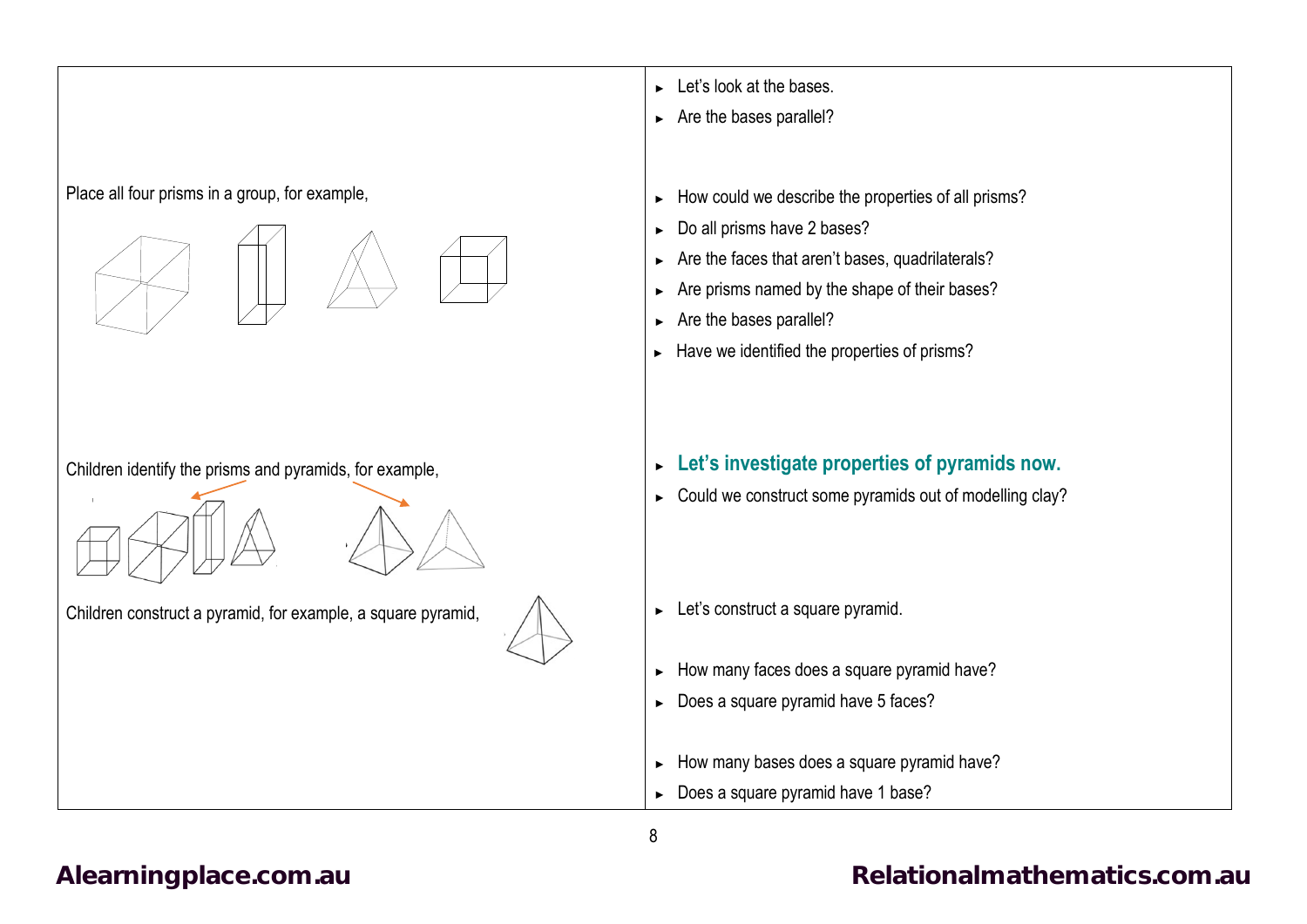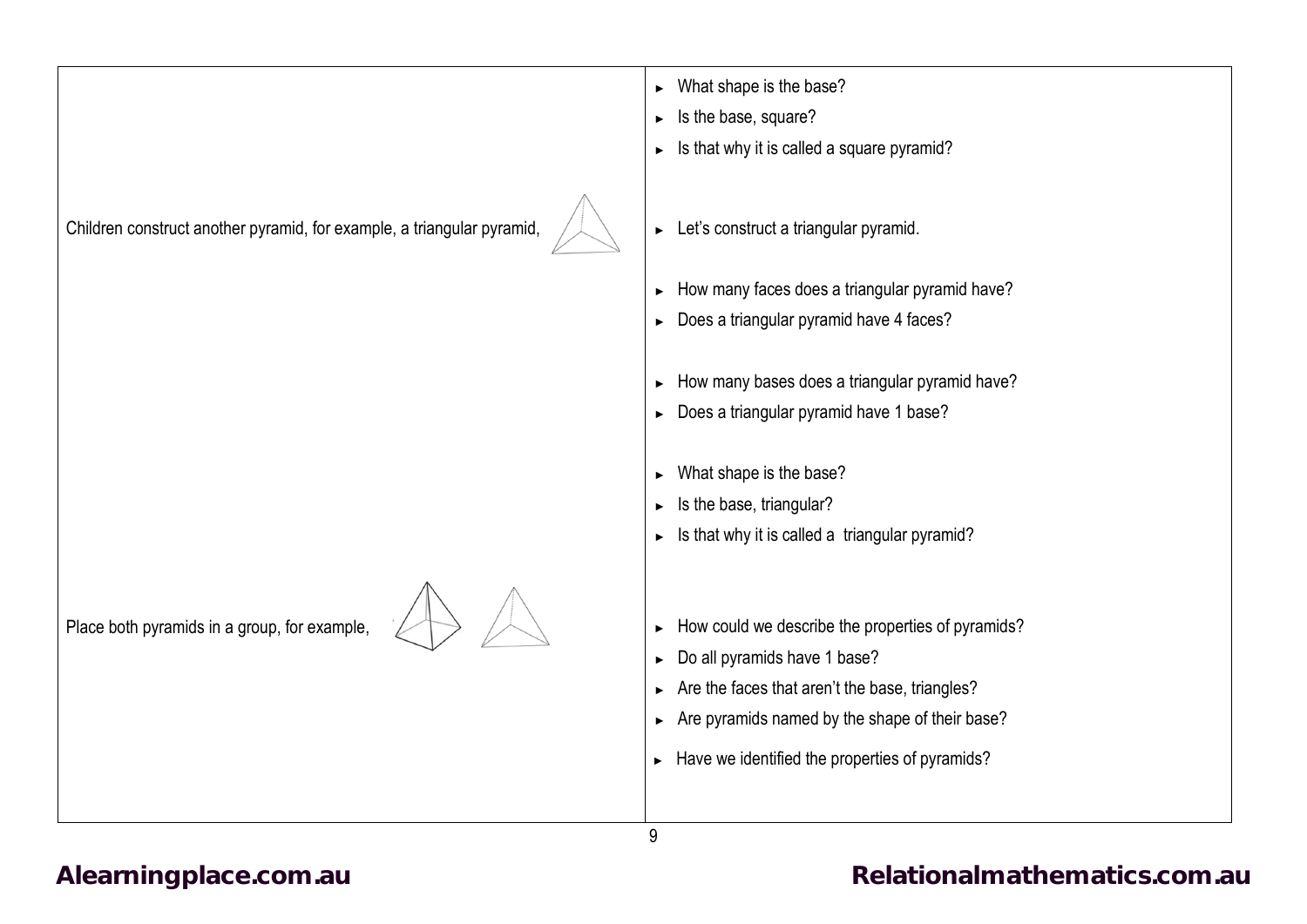| Children make a square prism made from modelling<br>clay, for example,                 | If we cut a section through a prism, we make a straight cut through it.<br>If we cut a cross-section through a prism, we make a straight cut parallel to the<br>$\blacktriangleright$<br>bases.                                                                                                                                           |
|----------------------------------------------------------------------------------------|-------------------------------------------------------------------------------------------------------------------------------------------------------------------------------------------------------------------------------------------------------------------------------------------------------------------------------------------|
| Cut a section from the square prism to create a<br>triangular section, for example,    | Let's cut a section through the square prism.<br>▶<br>Is this section parallel to the base?<br>▶<br>If this section is not parallel to the base, is it a cross-section, or just a section?<br>Is it just a section?<br>▶<br>What shape is the section?<br>Is the section a triangle?<br>▶<br>Let's record the shape of the section.<br>Þ. |
| Cut a section from the square prism to create a<br>quadrilateral section, for example, | Let's cut another section through this square prism.<br>▶<br>Is this section parallel to the base?<br>$\blacktriangleright$<br>If this section is not parallel to the base, is it a cross-section, or just a section?<br>Is it just a section?<br>What shape is the section?<br>▶<br>Is the section a quadrilateral?                      |
| Children compare the sections.                                                         | Are these sections the same shape?<br>▶<br>Are these sections the same size?<br>Do you think sections can be different shapes and sizes?<br>×.<br>Are these sections cut parallel to the bases?                                                                                                                                           |
|                                                                                        | 10                                                                                                                                                                                                                                                                                                                                        |

 $\overline{\phantom{a}}$ 

**prisms.**

## [Alearningplace.com.au](https://alearningplace.com.au/) *[Relationalmathematics.com.au](http://relationalmathematics.com.au/)* Relationalmathematics.com.au

► **Today we're going to investigate sections and cross-sections of**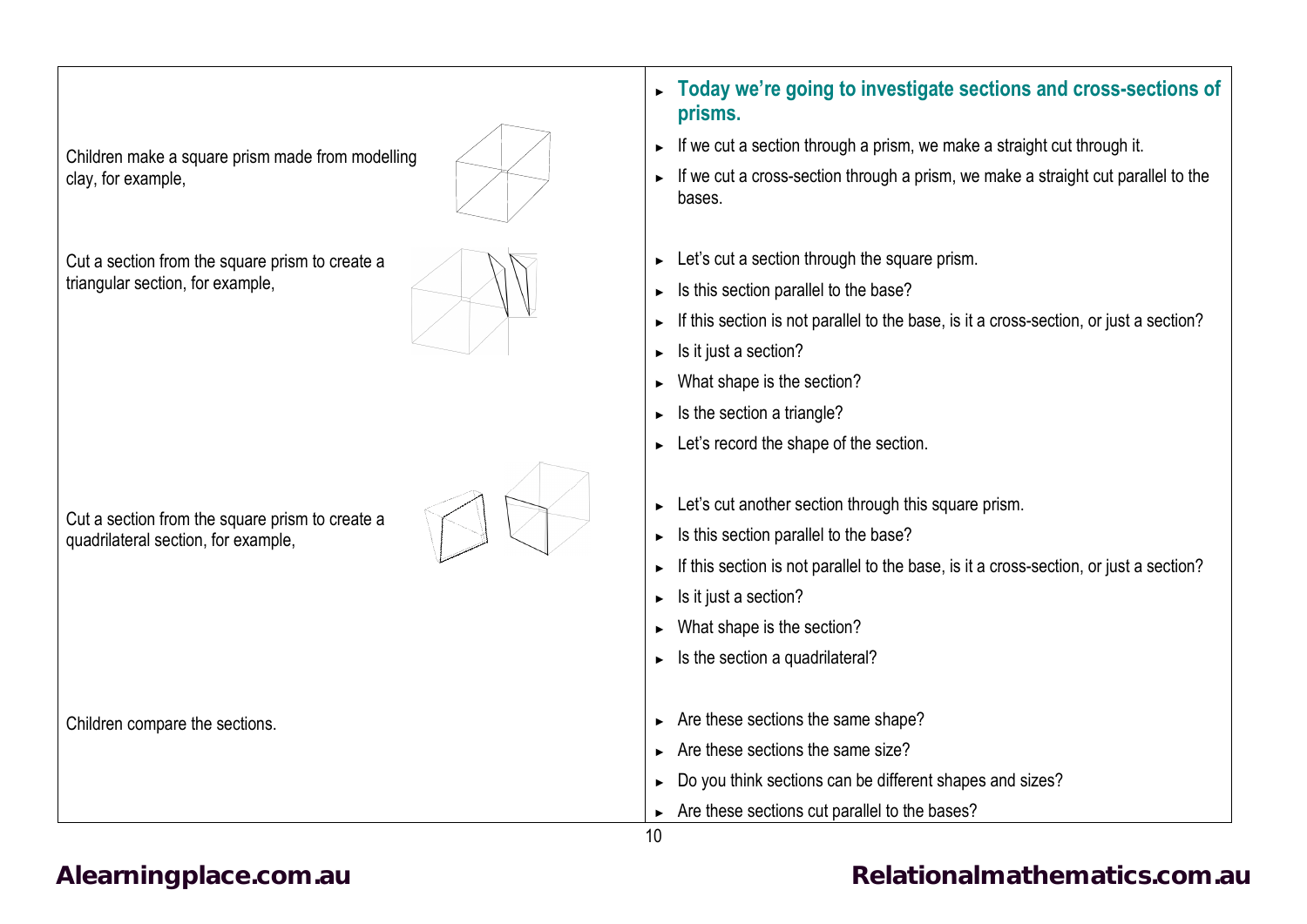

same shape as bases, same size as bases

Record, for example,  $\sqrt{\leftarrow}$  cross-section - square,

► What shape do you think the section will be if we cut it parallel to the bases? Let's investigate!

- ► Where are the bases on your square prism?
- ► Where could you slice your square prism parallel to its bases?
- ► I'm going to cut a section through the square prism parallel to the bases.
- ► How could we describe the shape of the section?
- ► Is the section a square?
- ► Is the section the same shape as the bases?
- ► Is the section the same size as the bases?
- ► Is the section the same shape and size as the bases because we cut the section parallel to its bases?
- ► A section cut parallel to the bases, is called a cross-section.
- ► Have we cut a cross-section?
- ► How could we record this?

11

- ► Is a cross-section the shape we get if we slice the prism parallel to its bases?
- ► Is the cross-section on this prism the same shape and the same size as the bases?

Children identify another place they could cut another section through the prism parallel to its

[Alearningplace.com.au](https://alearningplace.com.au/)  $\Box$  [Relationalmathematics.com.au](http://relationalmathematics.com.au/)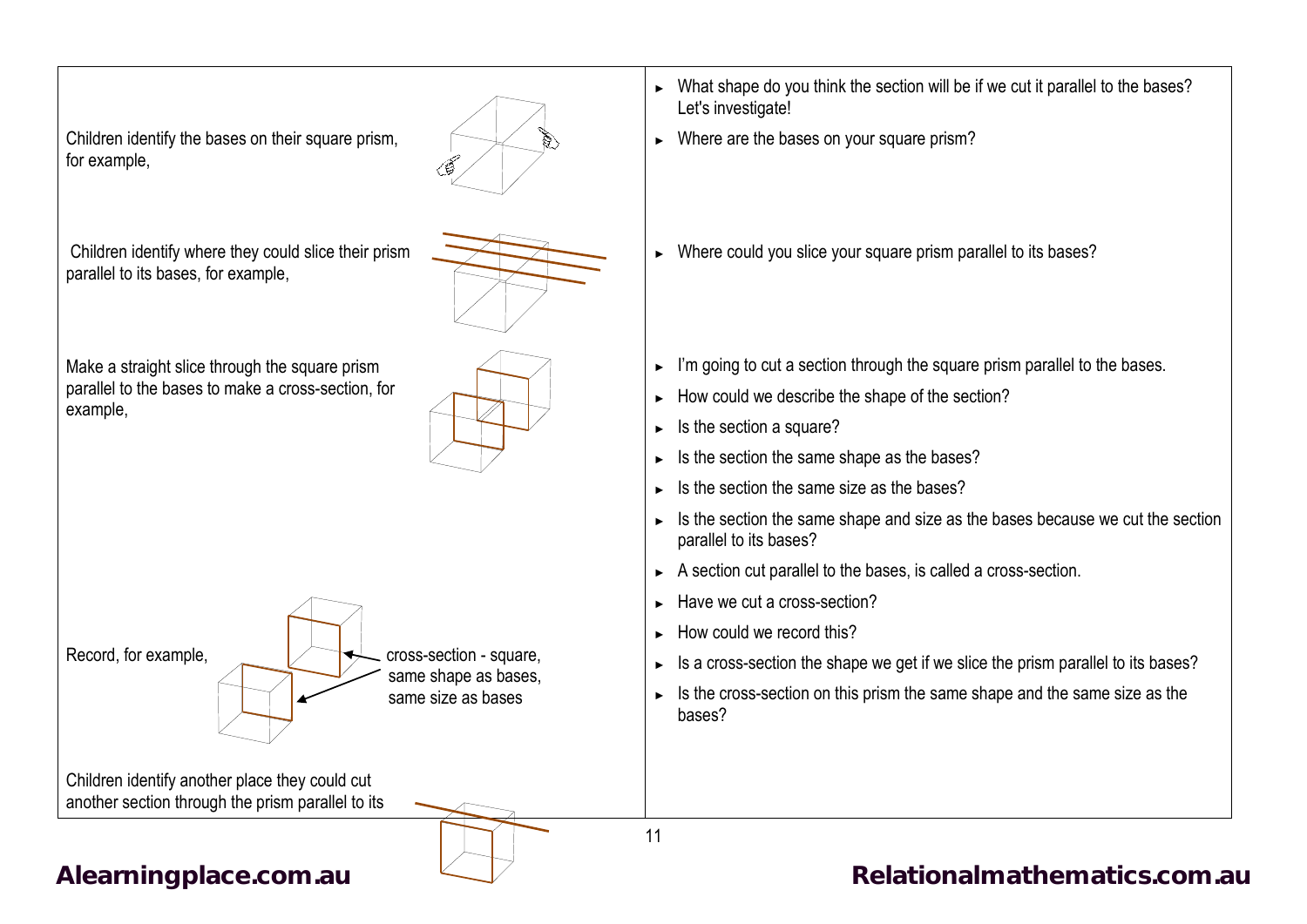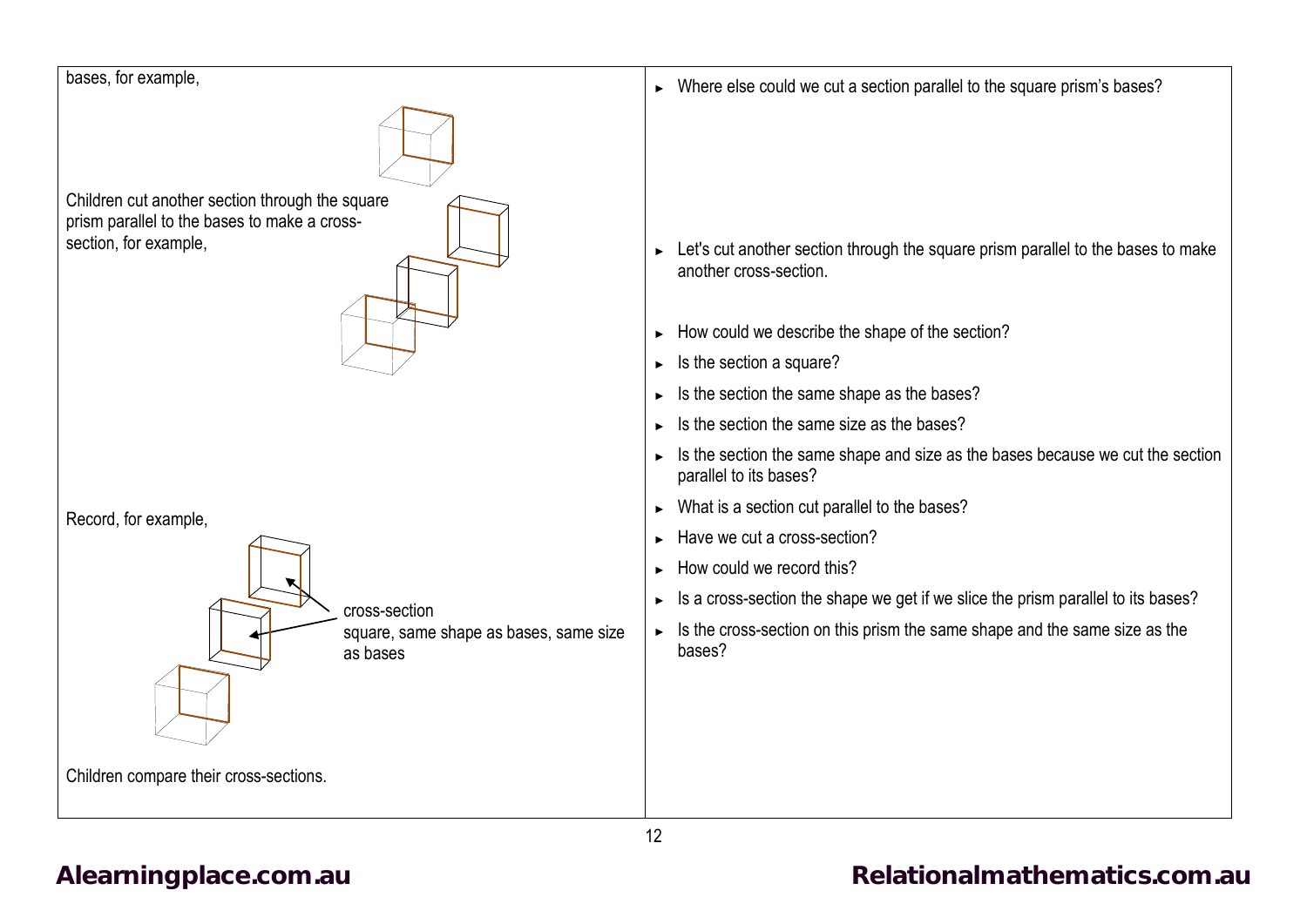

[Alearningplace.com.au](https://alearningplace.com.au/) *Alearningplace.com.au* **[Relationalmathematics.com.au](http://relationalmathematics.com.au/)**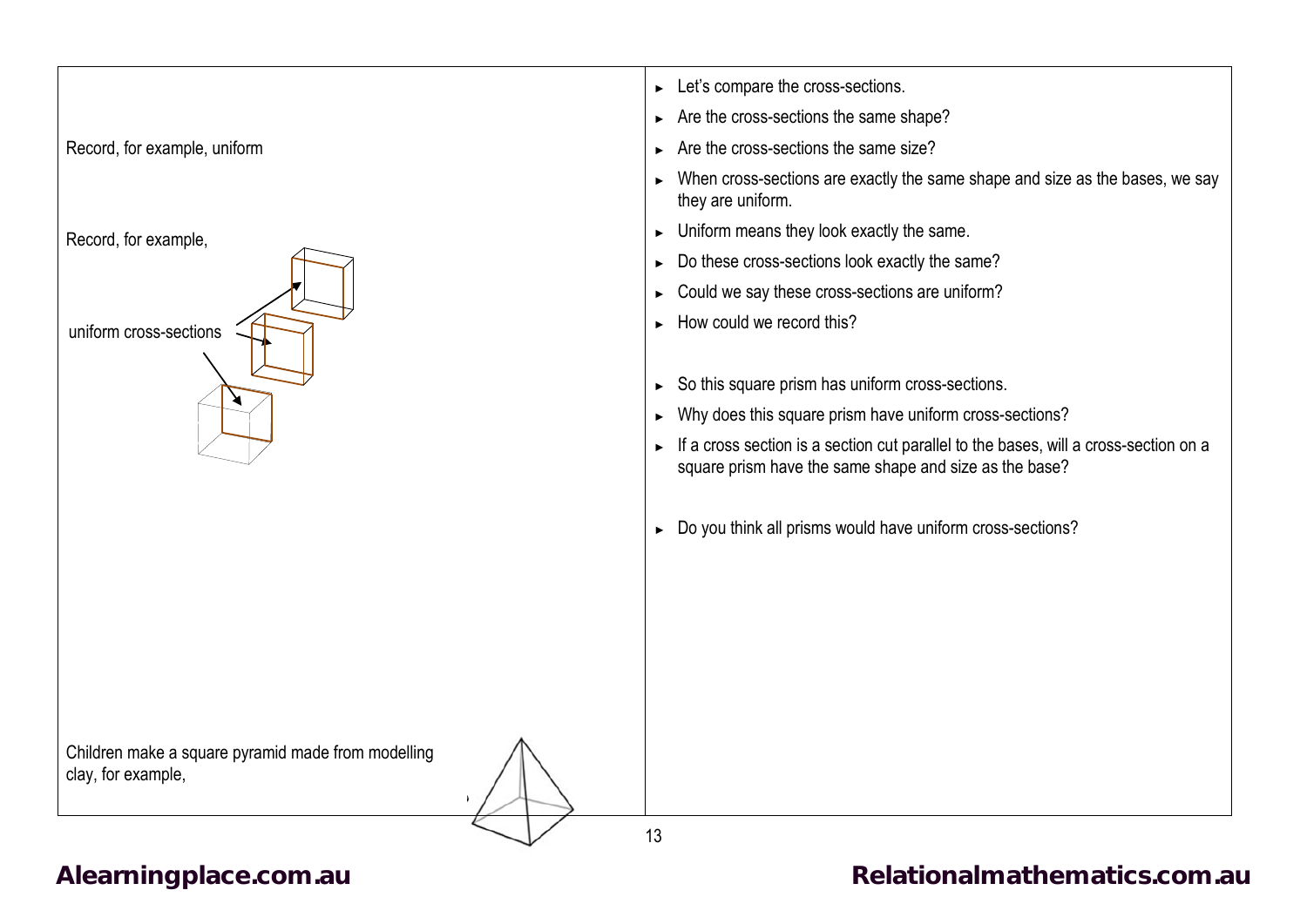Cut a section from the square pyramid to create a triangular section, for example,



Cut a section from the square pyramid to create a triangular section, for example,



► **Let's investigate sections and cross-sections of pyramids.**

- ► If we cut a section through a pyramid, we make a straight cut through it.
- ► If we cut a cross-section through a pyramid, we make a straight cut parallel to the base.
- ► Let's cut a section through the square pyramid.
- ► Is this section parallel to the base?
- ► If this section is not parallel to the base, is it a cross-section, or just a section?
- ► Is it just a section?
- ► What shape is the section?
- $\blacktriangleright$  Is the section a triangle?
- ► Let's cut another section through this square pyramid.
- ► Is this section parallel to the base?
- ► If this section is not parallel to the base, is it a cross-section, or just a section?
- ► Is it just a section?
- ► What shape is the section?
- $\blacktriangleright$  Is the section a quadrilateral?
- ► Are these sections the same shape?
- ► Are these sections the same size?
- ► Do you think sections can be different shapes and sizes?
- ► Are these sections cut parallel to the base?



# [Alearningplace.com.au](https://alearningplace.com.au/) /  $\downarrow\downarrow\downarrow$  [Relationalmathematics.com.au](http://relationalmathematics.com.au/)

14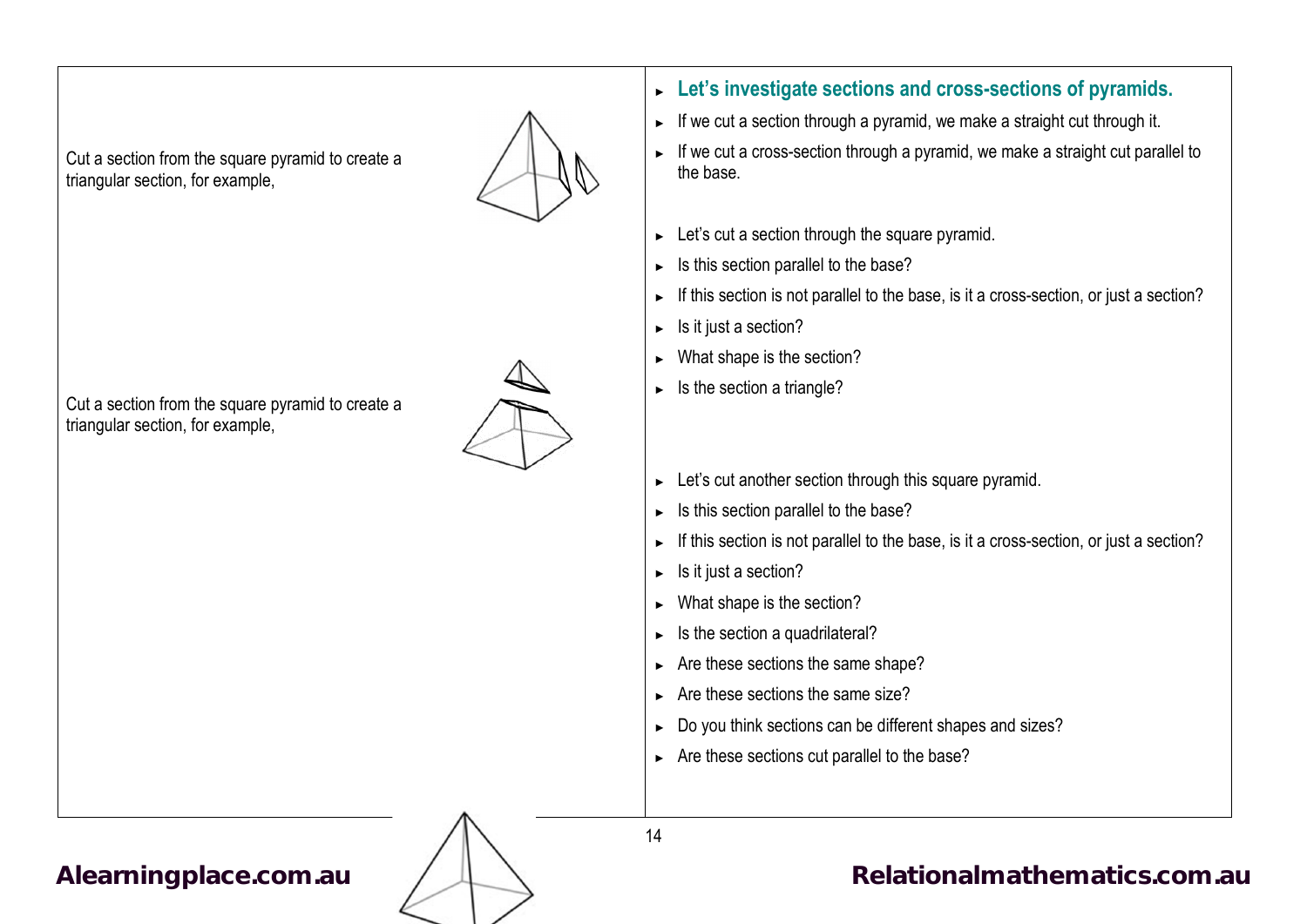Children identify the base on their square pyramid and where they could slice their pyramid parallel to its base, for example,

Children make a straight slice through the square pyramid parallel to the base to make a crosssection, for example,

Children record, for example,



► What shape do you think the section will be if we cut it parallel to the base? Let's investigate!

- ► Where is the base on your square pyramid?
- ► Where could you slice your square pyramid parallel to its base?

- ► I'm going to cut a section through the square pyramid parallel to the base.
- ► How could we describe the shape of the section?
- ► Is the section a square?
- ► Is the section the same shape as the base?
- ► Is the section the same shape because we cut the section parallel to its base?
- ► If a section cut parallel to the bases, it is called a cross-section.
- ► Have we cut a cross-section?
- ► Is a cross-section the shape we get if we slice the pyramid parallel to its base?
- ► Is the cross-section the same size as the base?
- ► Is the cross-section smaller than the base?
- ► Is the cross-section on this pyramid the same shape as the base but not the same size?
- ► How could we record this?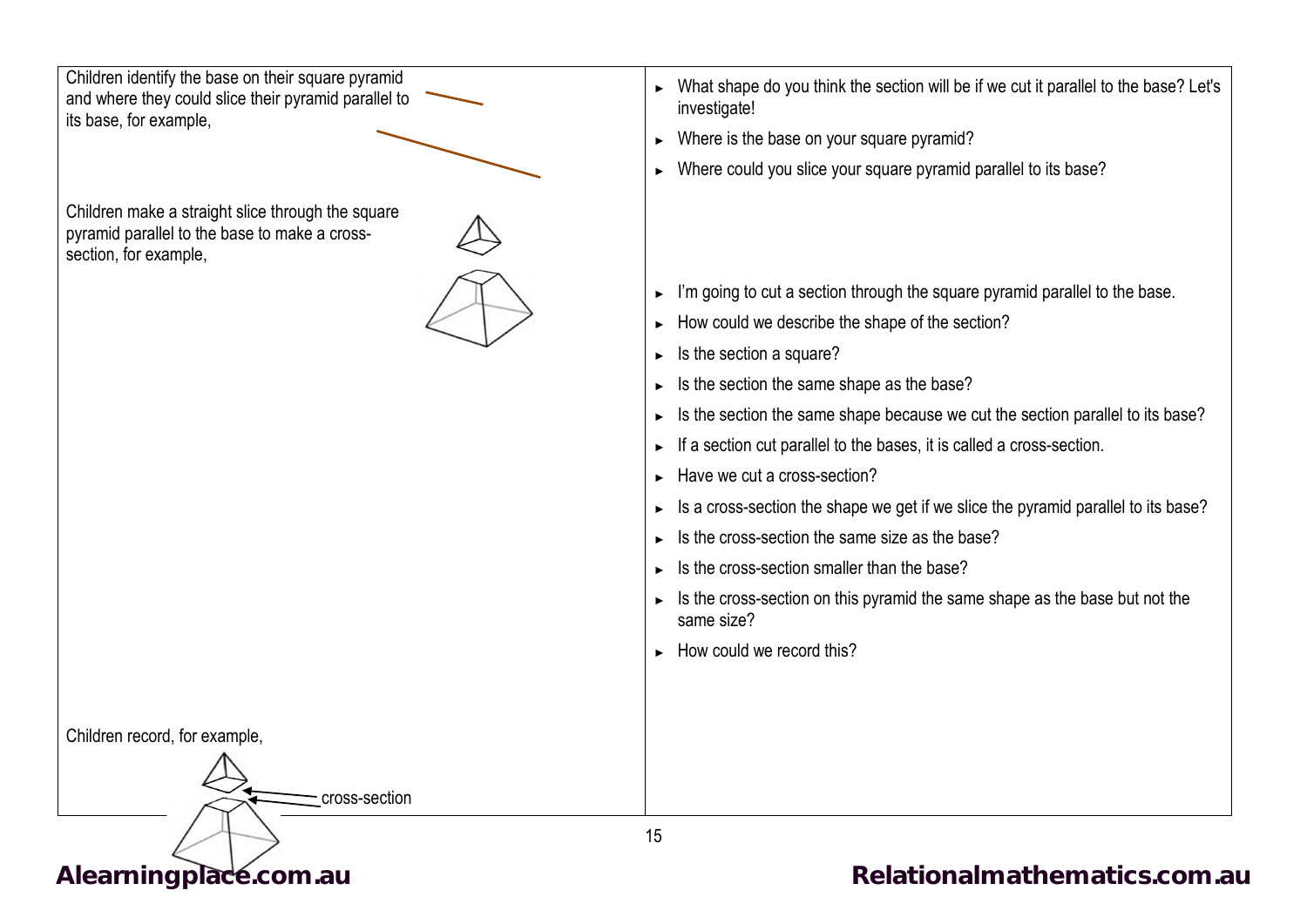| square, same shape as base, smaller than<br>base                                                                                 | Where else could we cut a section parallel to the square pyramid's base?<br>$\blacktriangleright$<br>Let's cut another section through the square pyramid parallel to the base to<br>make another cross-section.                                                                                                                                                                                                                      |
|----------------------------------------------------------------------------------------------------------------------------------|---------------------------------------------------------------------------------------------------------------------------------------------------------------------------------------------------------------------------------------------------------------------------------------------------------------------------------------------------------------------------------------------------------------------------------------|
| Children make another straight slice through the<br>square pyramid parallel to the base to make a<br>cross-section, for example, | How could we describe the shape of the section?<br>Is the section a square?<br>Is the section the same shape as the base?<br>Is the section the same shape because we cut the section parallel to its base?                                                                                                                                                                                                                           |
| Children record, for example,<br>cross-section<br>square, same shape as base, smaller than<br>base                               | Is a section cut parallel to the base, called a cross-section.<br>Have we cut a cross-section?<br>Is a cross-section the shape we get if we slice the pyramid parallel to its base?<br>Is the cross-section the same size as the base?<br>Is the cross-section smaller than the base?<br>Is the cross-section on this pyramid the same shape as the base but not the<br>same size?<br>$\blacktriangleright$ How could we record this? |
| Children compare their cross-sections.                                                                                           |                                                                                                                                                                                                                                                                                                                                                                                                                                       |